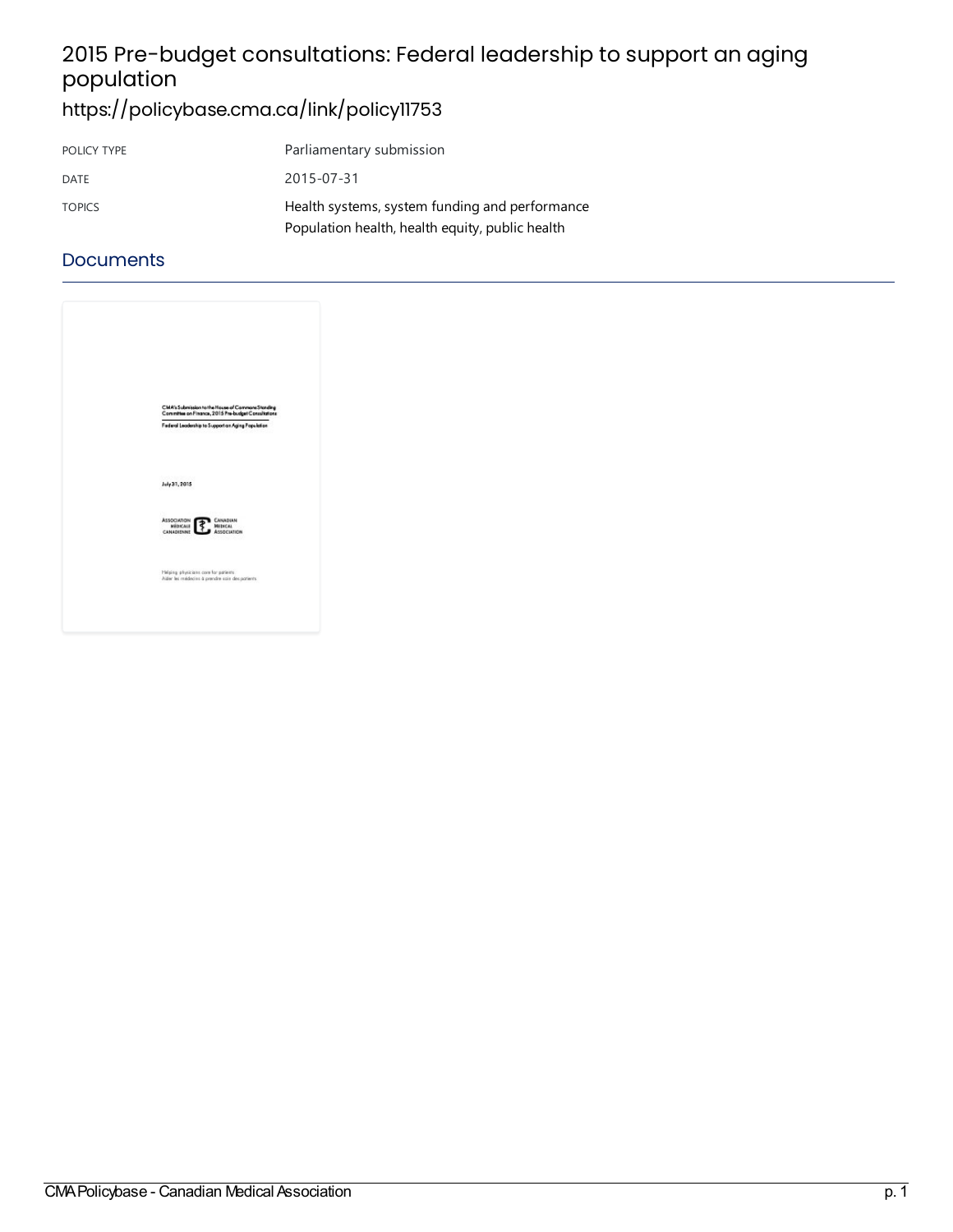# 2020 pre-budget submission to the House of Commons Standing Committee on Finance

### <https://policybase.cma.ca/link/policy14131>

| POLICY TYPE   | Parliamentary submission                        |
|---------------|-------------------------------------------------|
| DATE          | 2020-02-25                                      |
| <b>TOPICS</b> | Population health, health equity, public health |

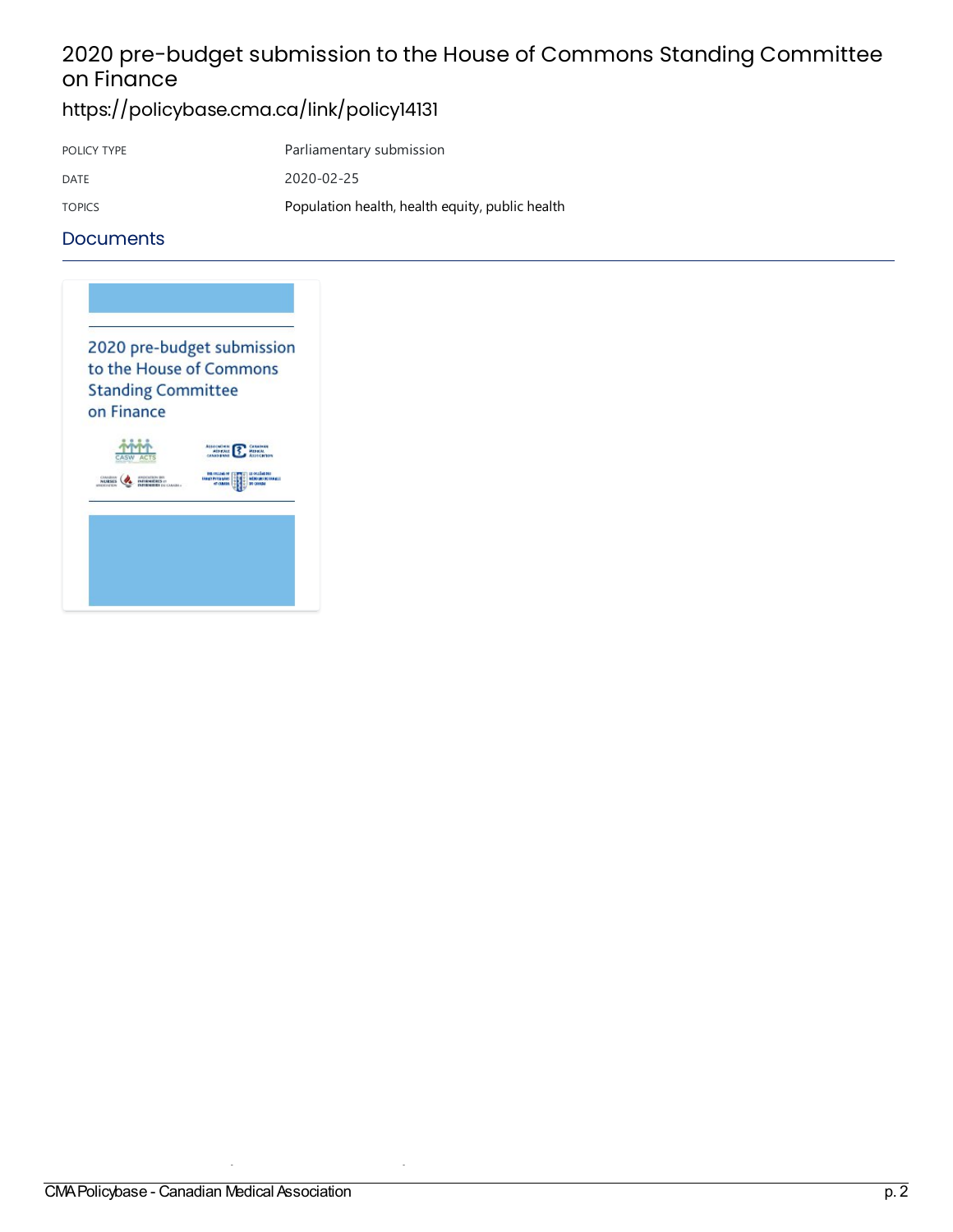# Acting on today's and tomorrow's health care needs: Prebudget submission to the House of Commons Standing Committee on Finance

<https://policybase.cma.ca/link/policy14123>

| POLICY TYPE   | Parliamentary submission                        |
|---------------|-------------------------------------------------|
| DATE          | 2019-08-02                                      |
| <b>TOPICS</b> | Health systems, system funding and performance  |
|               | Population health, health equity, public health |

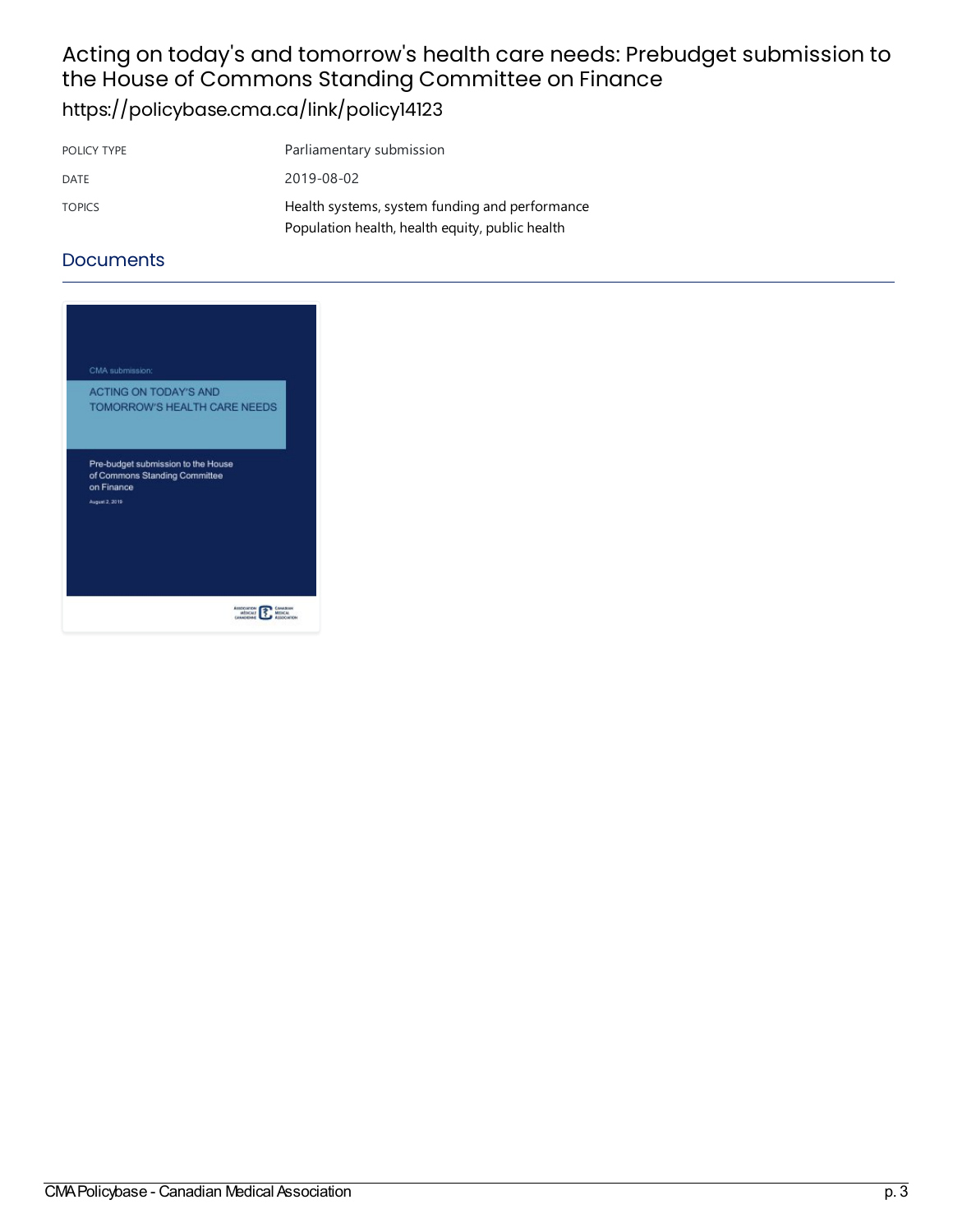## Active Transportation <https://policybase.cma.ca/link/policy9483>

| POLICY TYPE          | Policy document                                 |
|----------------------|-------------------------------------------------|
| <b>LAST REVIEWED</b> | 2020-02-29                                      |
| DATE                 | 2009-05-31                                      |
| <b>TOPICS</b>        | Population health, health equity, public health |

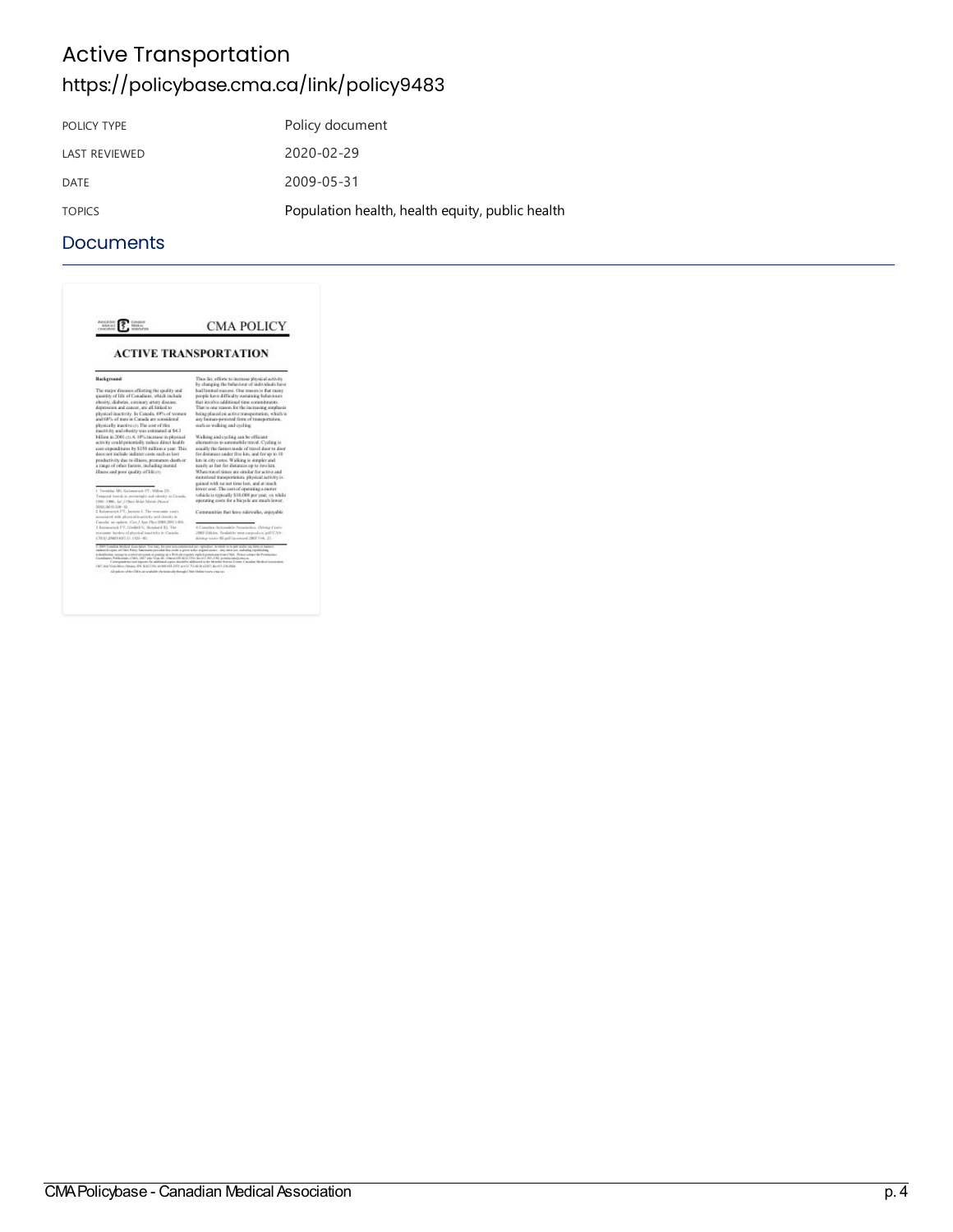## Advance care planning <https://policybase.cma.ca/link/policy13694>

| POLICY TYPE     | Policy document                                 |
|-----------------|-------------------------------------------------|
| DATE            | 2017-05-27                                      |
| <b>REPLACES</b> | Advance care planning (2015)                    |
| <b>TOPICS</b>   | Ethics and medical professionalism              |
|                 | Population health, health equity, public health |

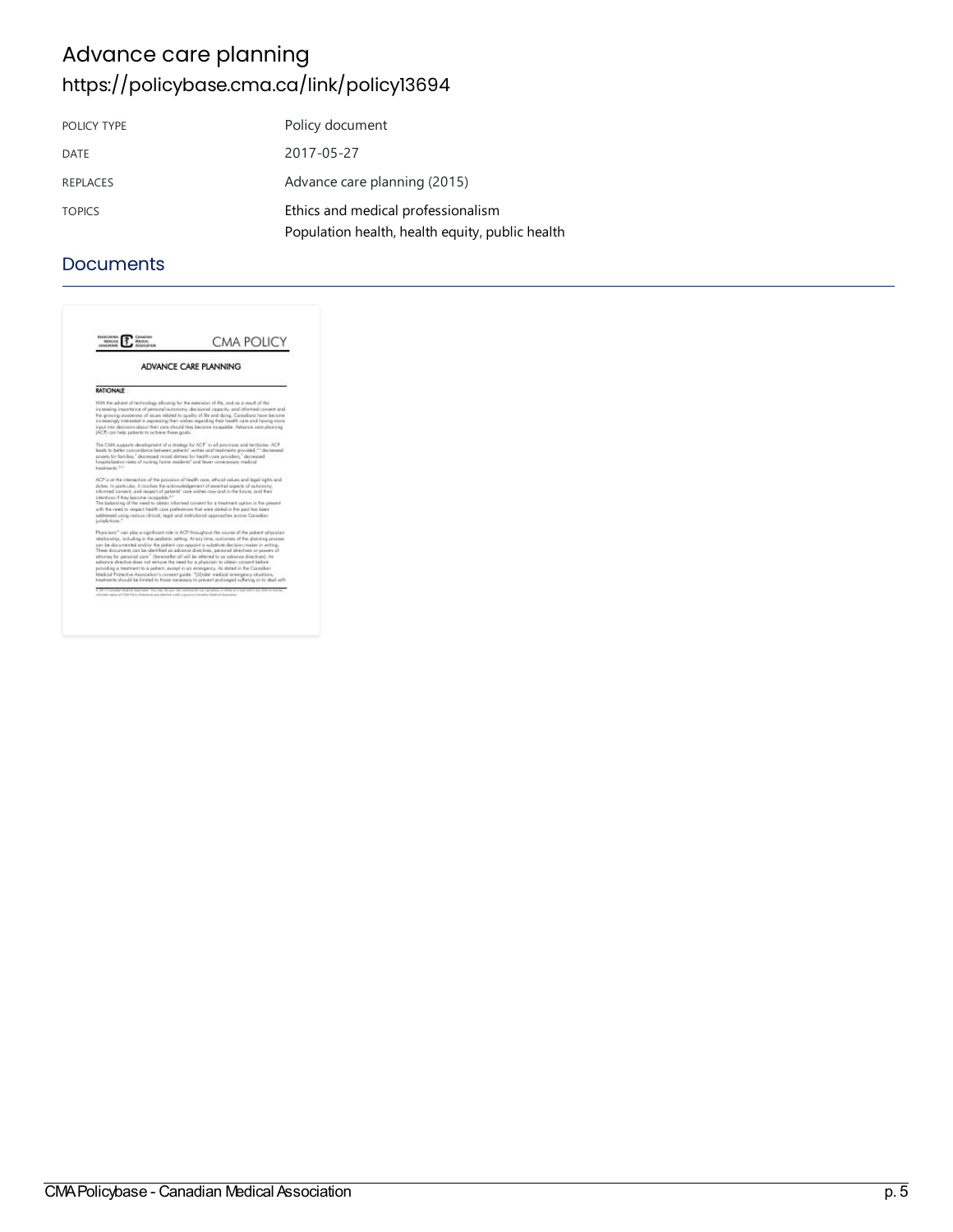## Advancing Inclusion and quality of life for seniors <https://policybase.cma.ca/link/policy13729>

| POLICY TYPE   | Parliamentary submission                                                                          |
|---------------|---------------------------------------------------------------------------------------------------|
| DATE          | 2017-10-26                                                                                        |
| <b>TOPICS</b> | Population health, health equity, public health<br>Health systems, system funding and performance |

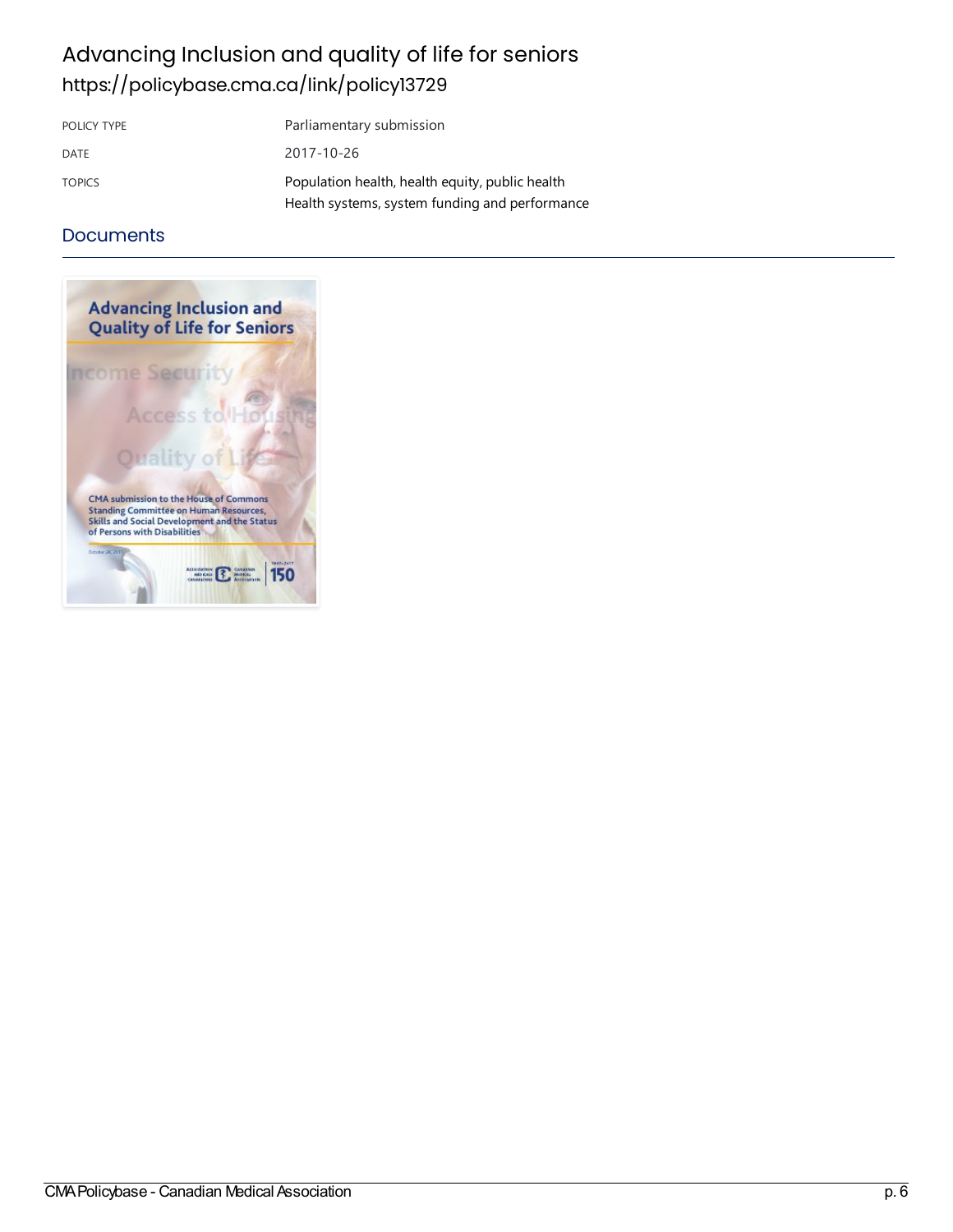### Answering the Wake-up Call: CMA's Public Health Action Plan: CMA submission to the National Advisory Committee on SARS and Public Health <https://policybase.cma.ca/link/policy1960>

| POLICY TYPE          | Parliamentary submission                                                         |
|----------------------|----------------------------------------------------------------------------------|
| <b>LAST REVIEWED</b> | 2010-02-27                                                                       |
| <b>DATE</b>          | 2003-06-25                                                                       |
| <b>TOPICS</b>        | Health systems, system funding and performance<br>Health care and patient safety |
|                      | Population health, health equity, public health                                  |

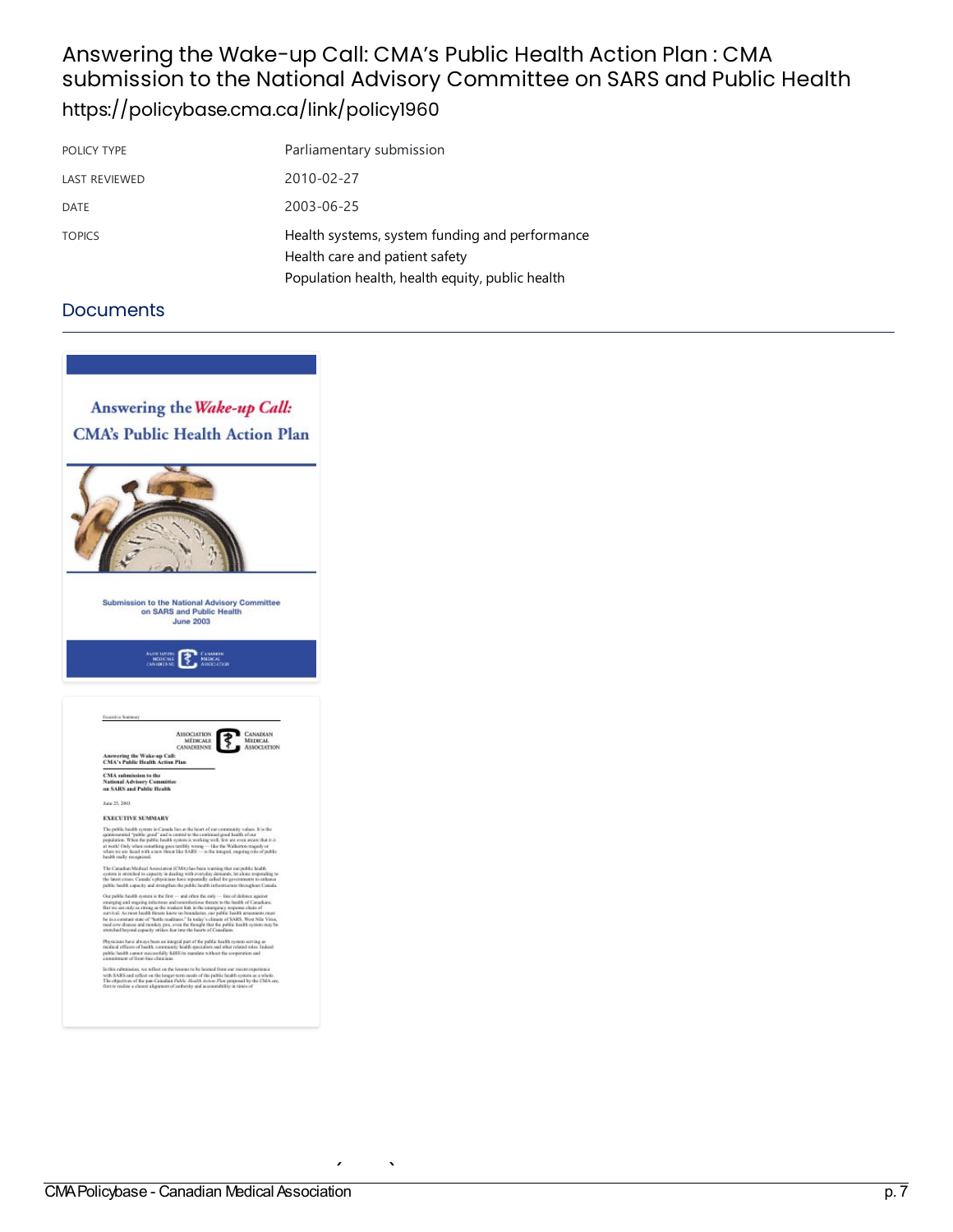### Antimicrobial Resistance (AMR) <https://policybase.cma.ca/link/policy14079>

| POLICY TYPE   | Policy document                                 |
|---------------|-------------------------------------------------|
| DATE          | 2019-03-02                                      |
| <b>TOPICS</b> | Health care and patient safety                  |
|               | Population health, health equity, public health |

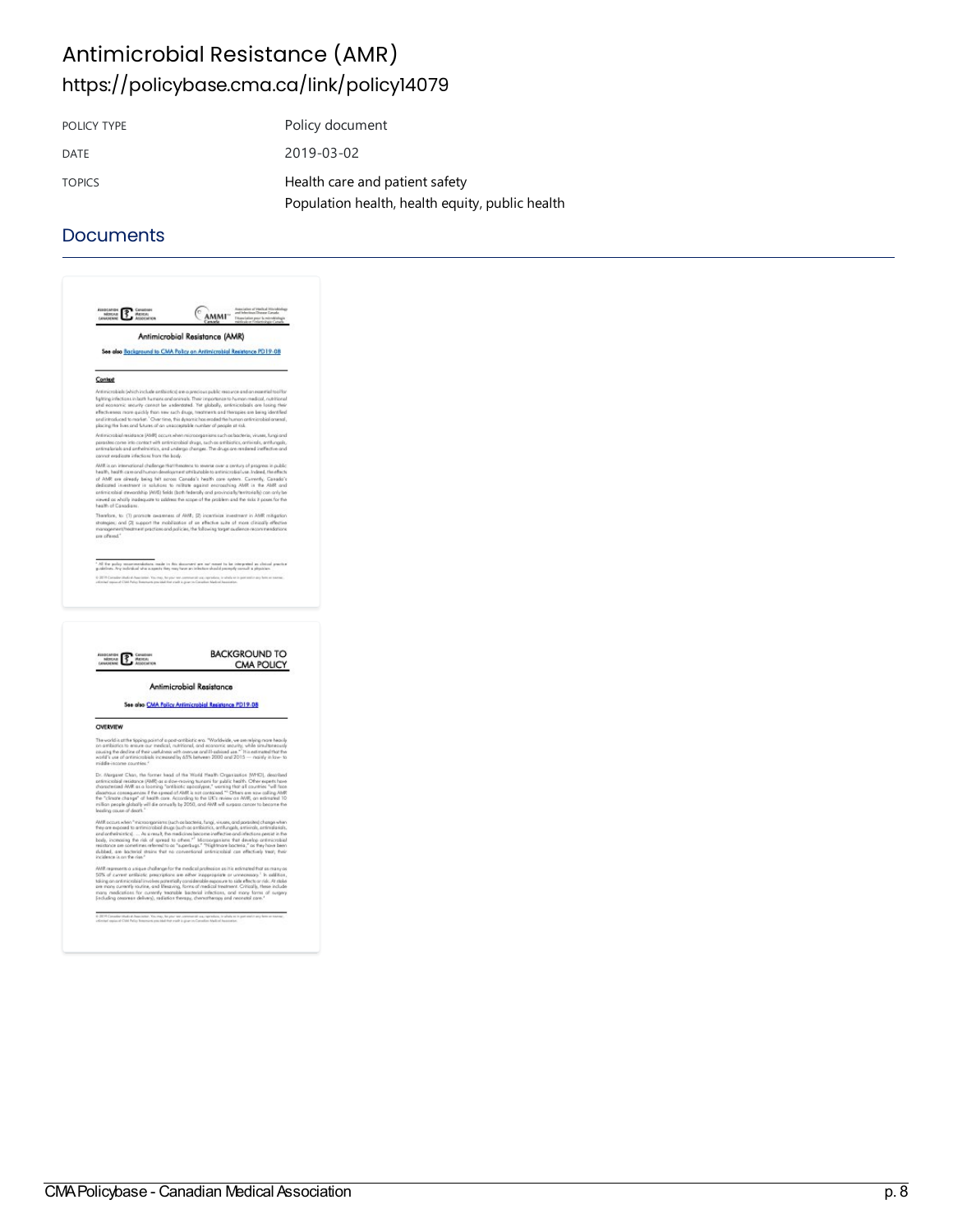# Appearance before the House of Commons Standing Committee on Finance Bill C-30: The Budget Implementation Act, 2021

<https://policybase.cma.ca/link/policy14437>

| POLICY TYPE   | Parliamentary submission                        |
|---------------|-------------------------------------------------|
| DATE          | 2021-05-20                                      |
| <b>TOPICS</b> | Population health, health equity, public health |

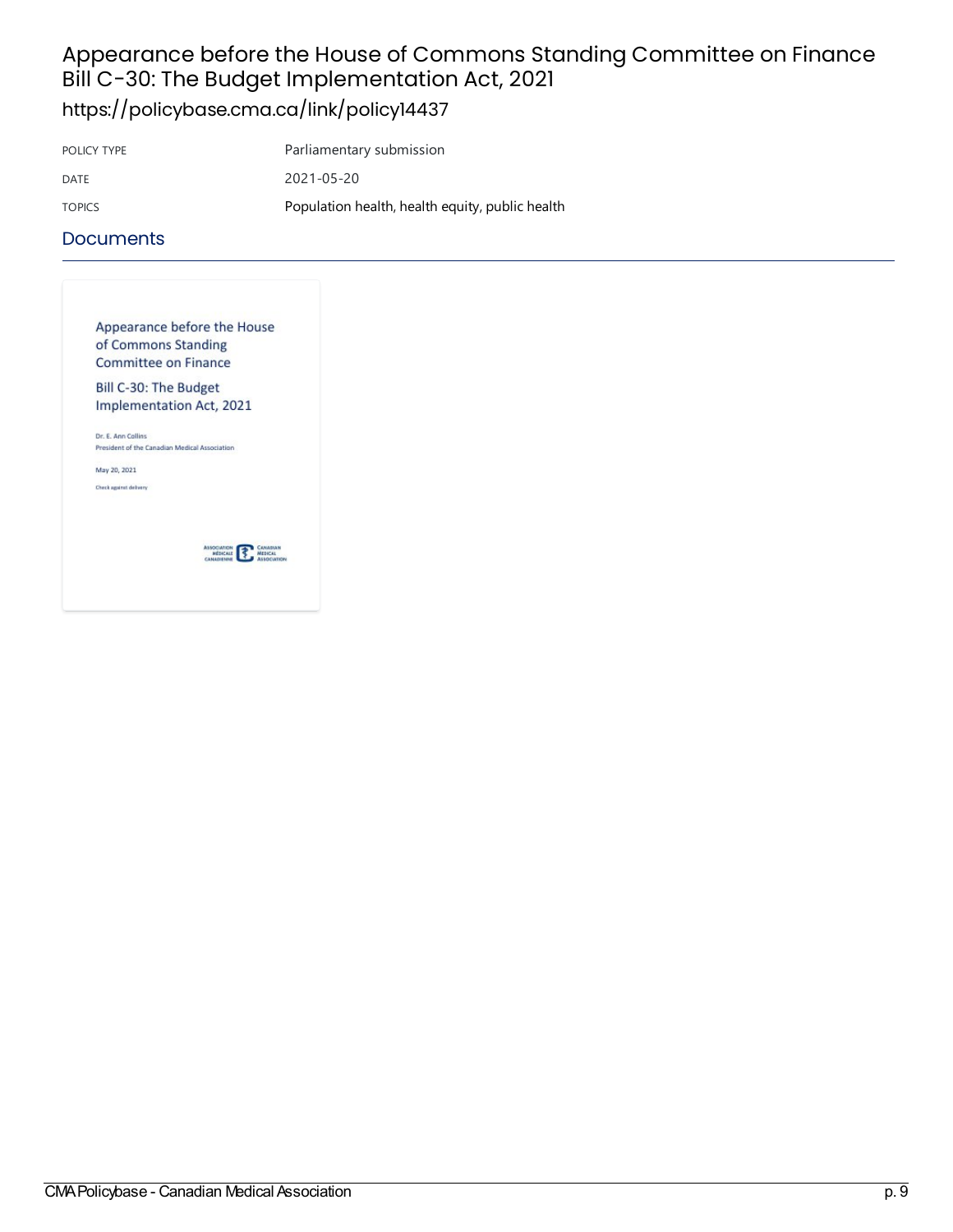### Appearance before the House of Commons Standing Committee on Health: Study on the Emergency Situation Facing Canadians in Light of the COVID-19 Pandemic

<https://policybase.cma.ca/link/policy14433>

| POLICY TYPE | Parliamentary submission                        |
|-------------|-------------------------------------------------|
| DATE        | 2021-04-23                                      |
| TOPICS      | Population health, health equity, public health |

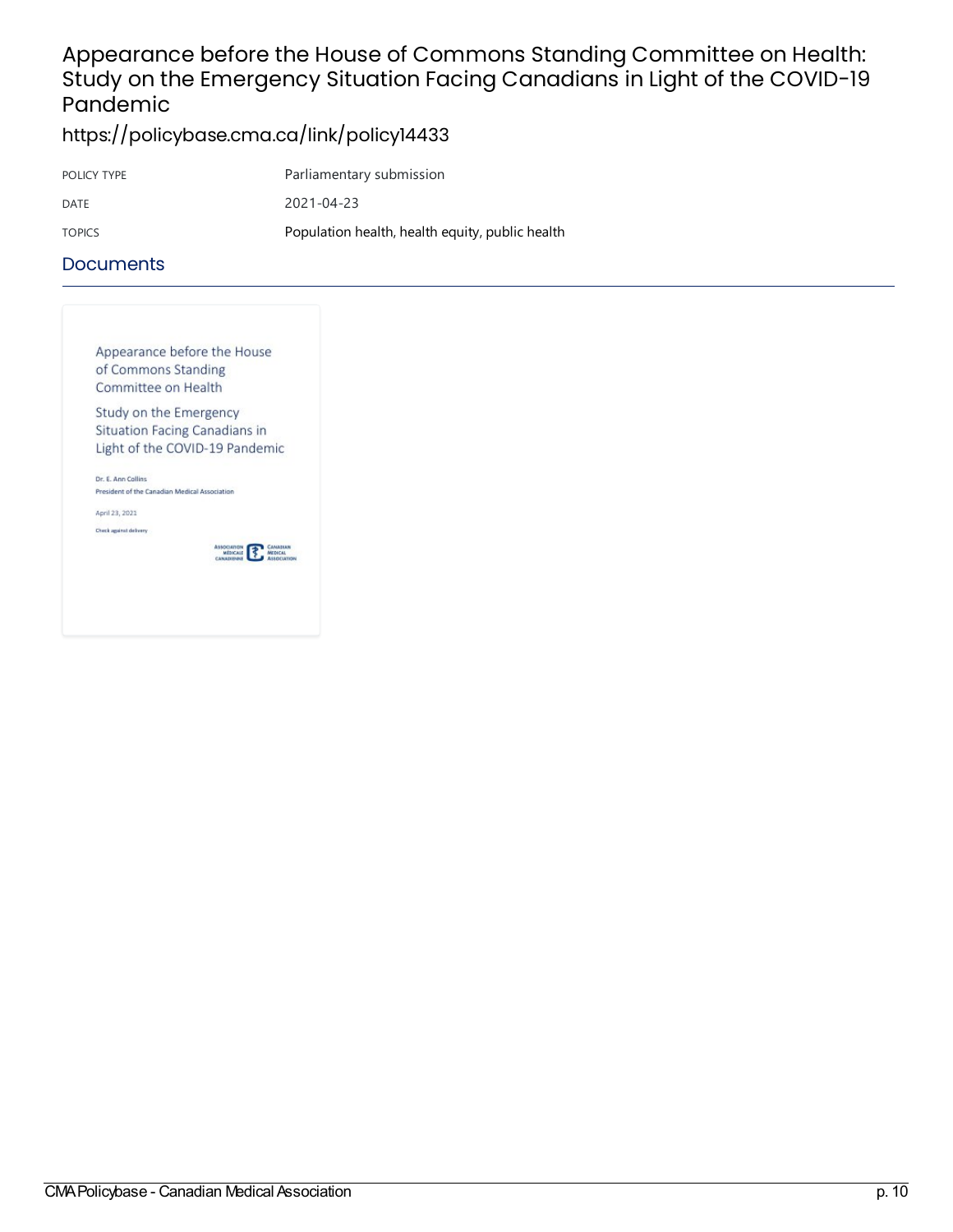### Appearance before the Standing Committee on Indigenous and Northern Affairs (INAN): Administration and accessibility of Indigenous Peoples to the Non-Insured Benefits Program <https://policybase.cma.ca/link/policy14474>

| POLICY TYPE   | Parliamentary submission                                                              |
|---------------|---------------------------------------------------------------------------------------|
| DATE          | 2022-05-03                                                                            |
| <b>TOPICS</b> | Population health, health equity, public health<br>Ethics and medical professionalism |

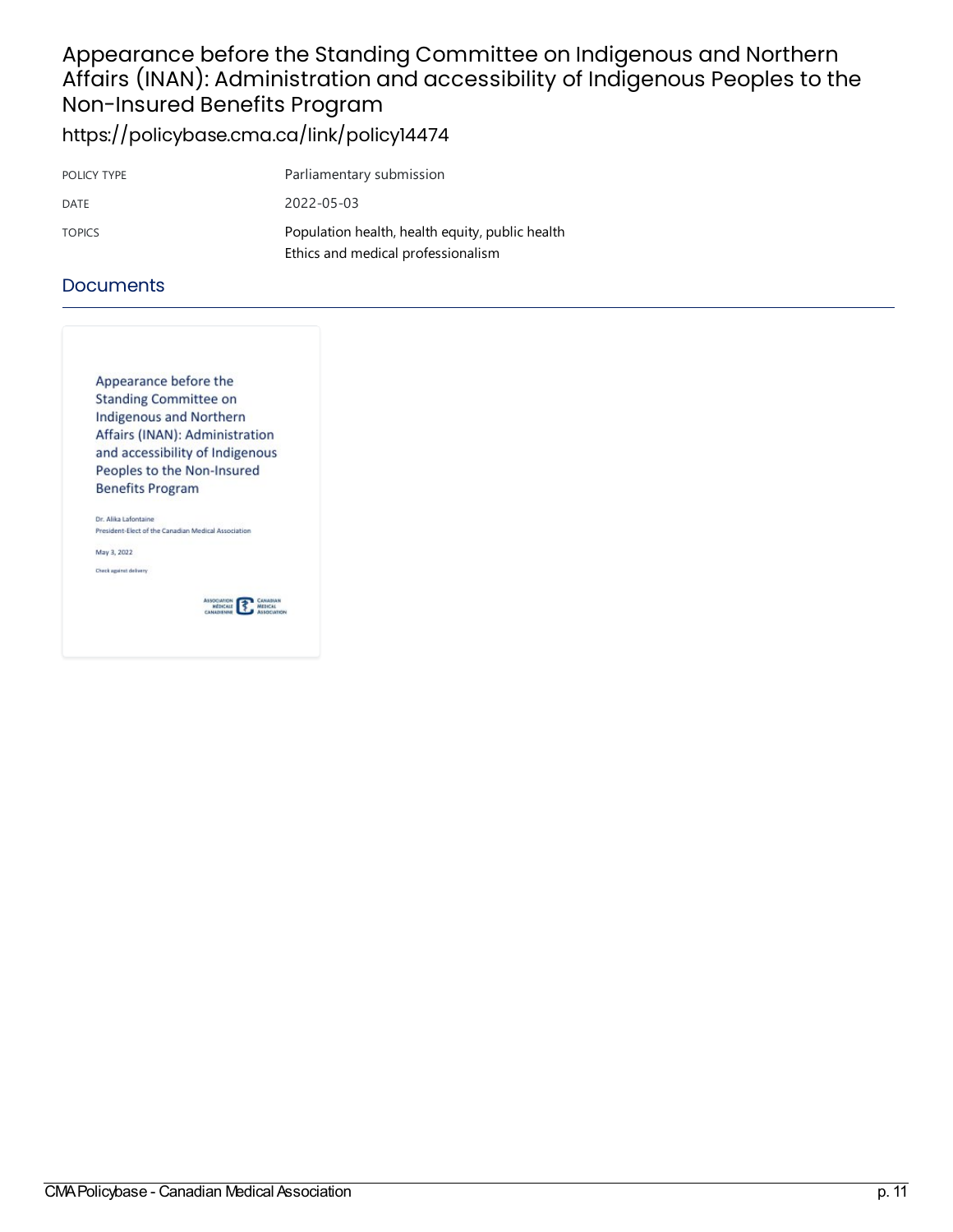# Bill C-422 An Act respecting a National Lyme Disease Strategy <https://policybase.cma.ca/link/policy11140>

| POLICY TYPE   | Parliamentary submission                        |
|---------------|-------------------------------------------------|
| DATE          | 2014-06-02                                      |
| <b>TOPICS</b> | Population health, health equity, public health |
|               | Health systems, system funding and performance  |

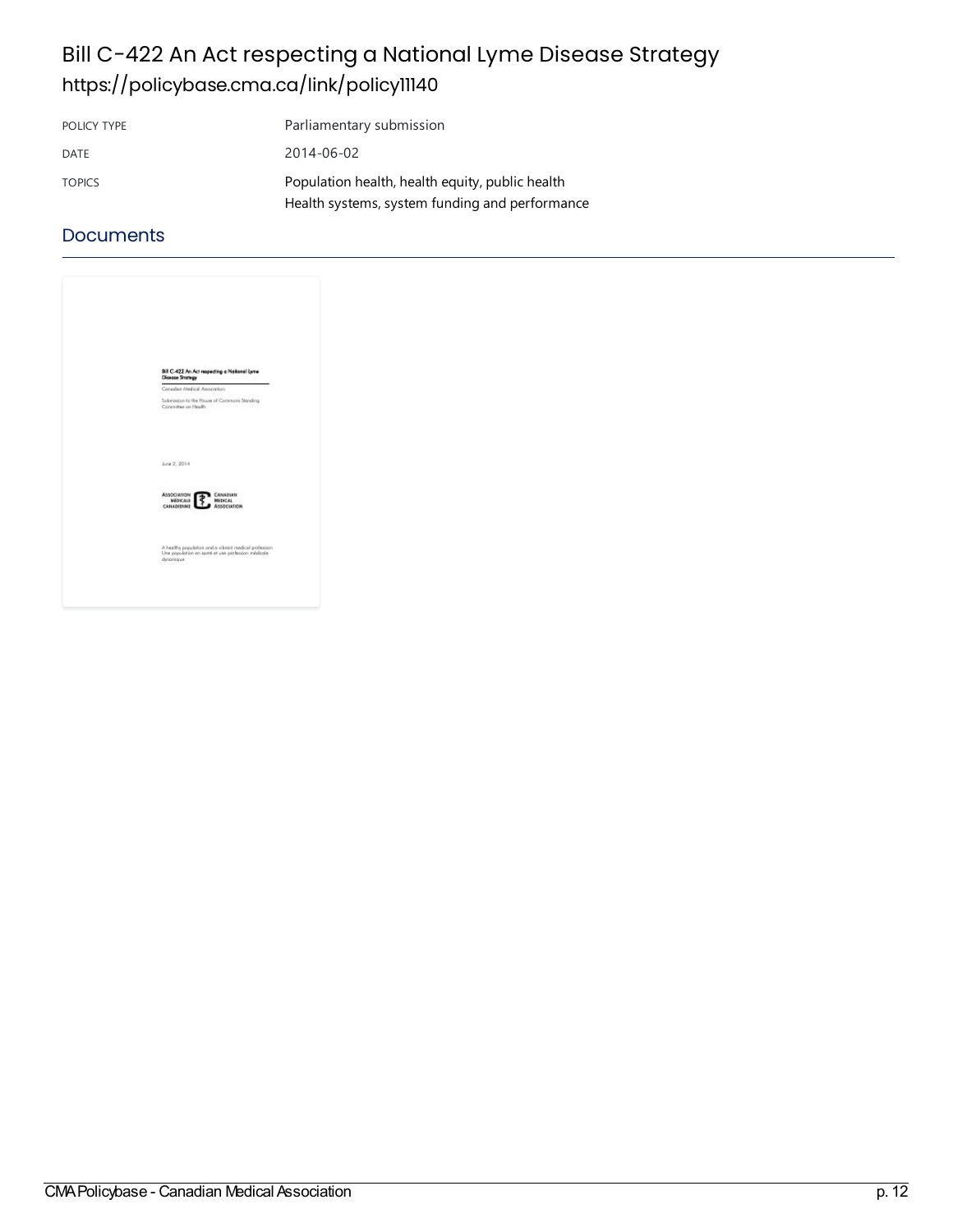### The built environment and health <https://policybase.cma.ca/link/policy11063>

| POLICY TYPE          | Policy document                                 |
|----------------------|-------------------------------------------------|
| <b>LAST REVIEWED</b> | 2018-03-03                                      |
| DATE                 | 2013-12-07                                      |
| <b>TOPICS</b>        | Population health, health equity, public health |

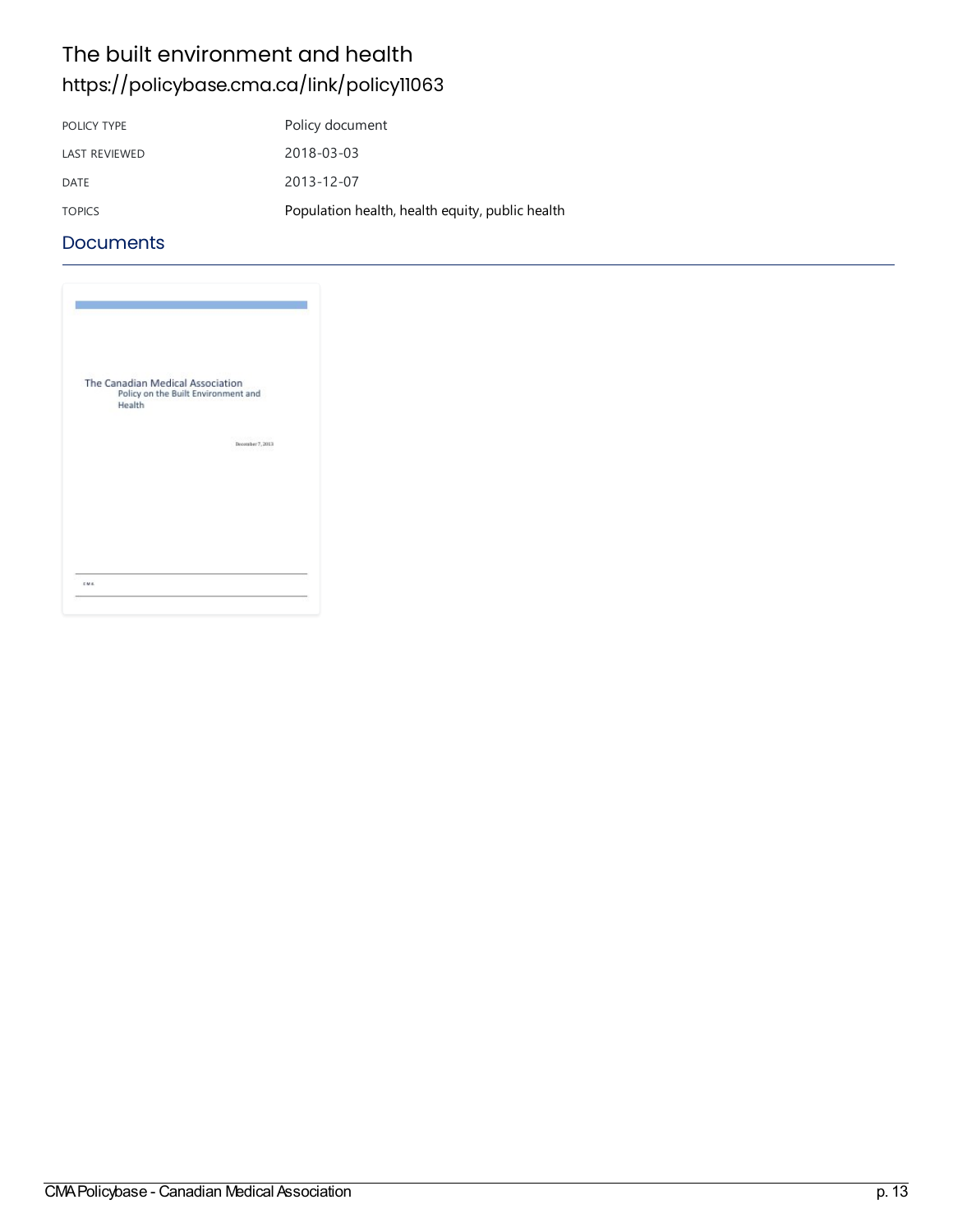### Call to Action: An Approach to Patient Transfers for Those Living in Rural and Remote Communities in Canada <https://policybase.cma.ca/link/policy14466>

POLICY TYPE POLICY TYPE DATE 2021-04-21 TOPICS [Population](https://policybase.cma.ca/list?q=topic%253A%2522Population%20health,%20health%20equity,%20public%20health%2522&p=1&ps=&sort=title_sort%20asc) health, health equity, public health

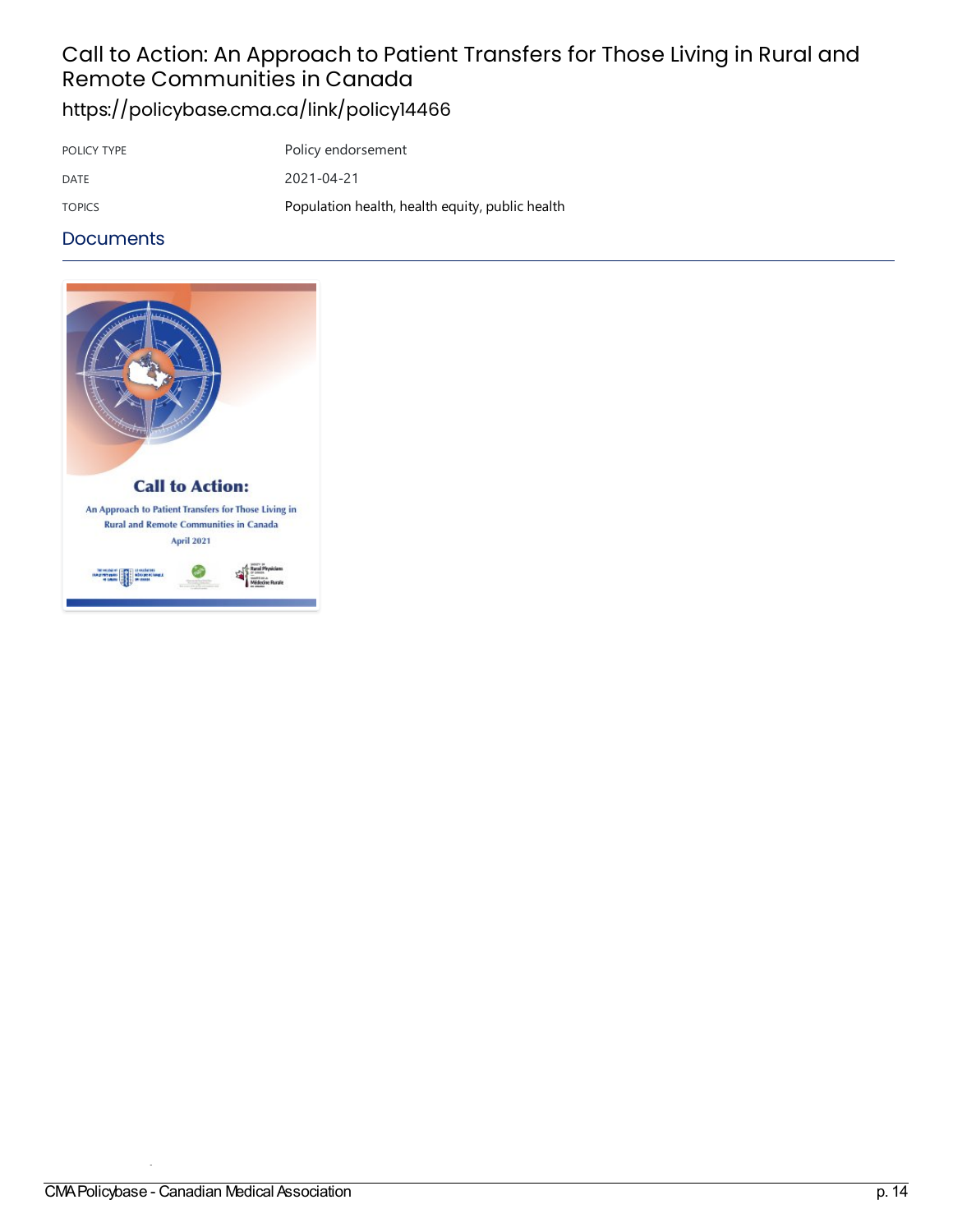### Canada's Food Guide <https://policybase.cma.ca/link/policy13920>

POLICY TYPE Response to consultation DATE 2018-06-06 TOPICS [Population](https://policybase.cma.ca/list?q=topic%253A%2522Population%20health,%20health%20equity,%20public%20health%2522&p=1&ps=&sort=title_sort%20asc) health, health equity, public health

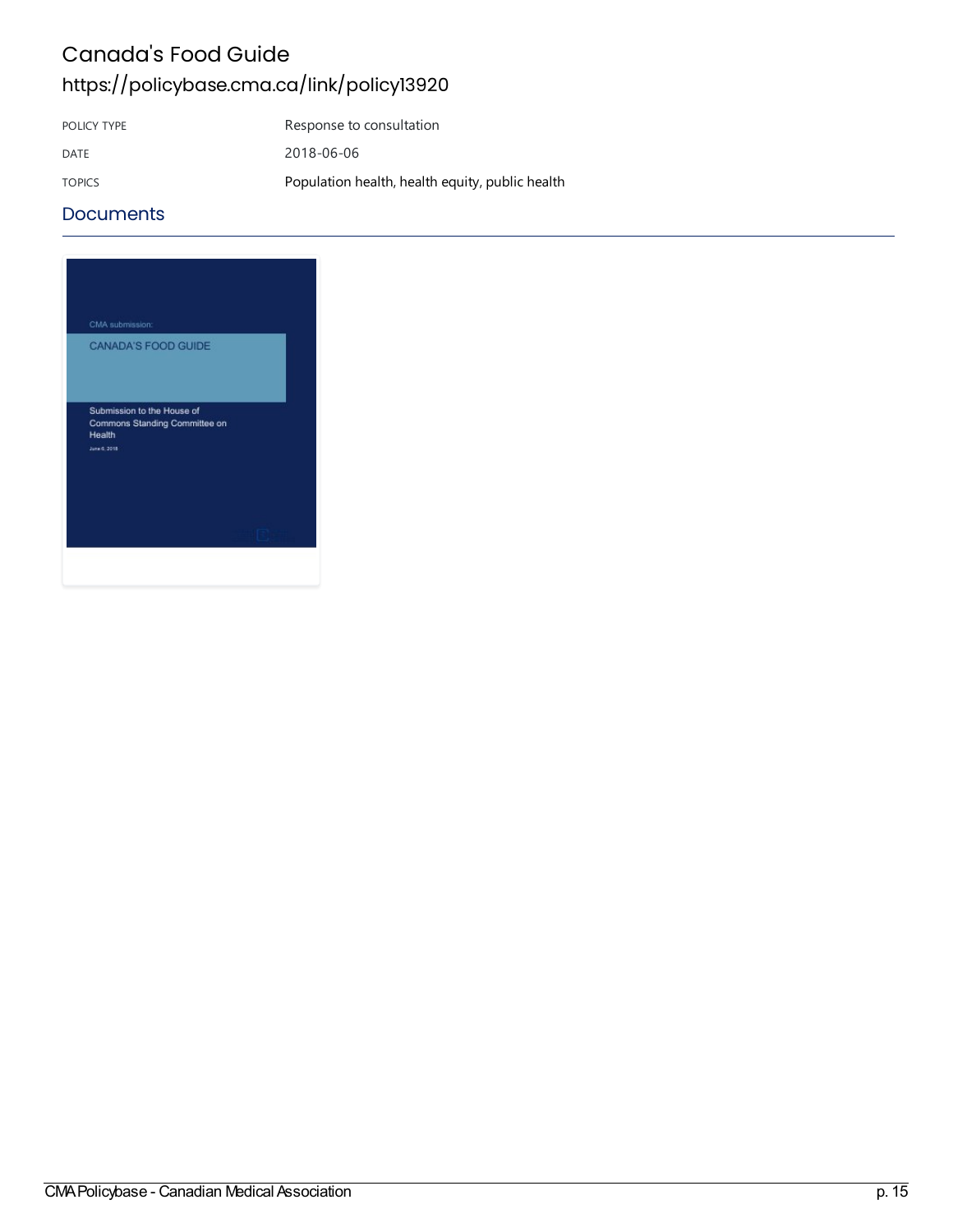## The Canadian Interdisciplinary Palliative Care Competency Framework <https://policybase.cma.ca/link/policy14439>

| POLICY TYPE   | Policy endorsement                                                                |
|---------------|-----------------------------------------------------------------------------------|
| DATE          | 2020-12-05                                                                        |
| <b>TOPICS</b> | Health care and patient safety<br>Population health, health equity, public health |

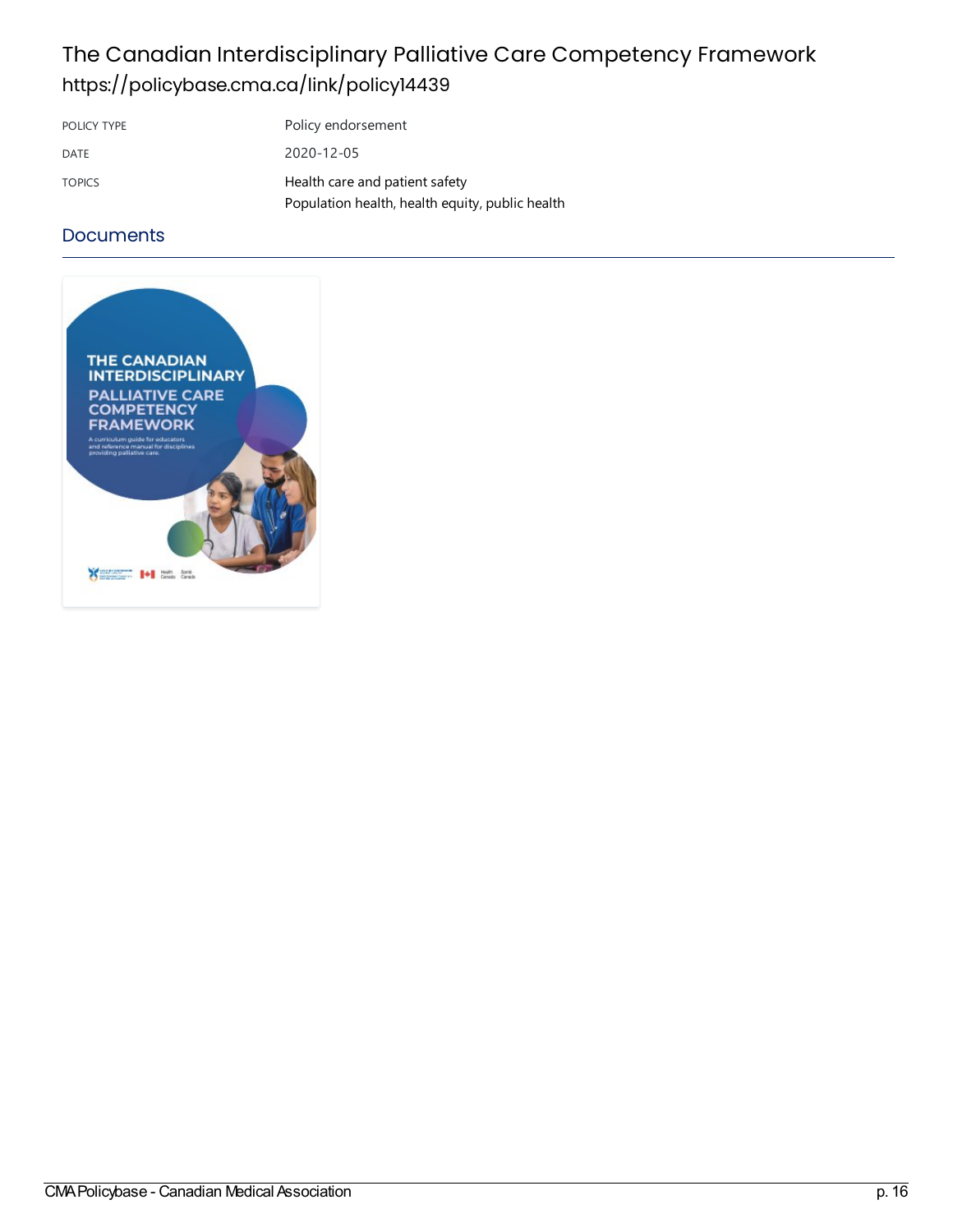# Canadian Medical Association input in advance of the World Health Assembly **Special Session**

# <https://policybase.cma.ca/link/policy14461>

| POLICY TYPE   | Parliamentary submission                                                              |
|---------------|---------------------------------------------------------------------------------------|
| DATE          | 2021-11-17                                                                            |
| <b>TOPICS</b> | Population health, health equity, public health<br>Ethics and medical professionalism |

| <b>ASSOCIATION</b><br><b>PREDICALE</b><br>CANADIGNING |                                                                                                                                                                                                                                                                                                                 |
|-------------------------------------------------------|-----------------------------------------------------------------------------------------------------------------------------------------------------------------------------------------------------------------------------------------------------------------------------------------------------------------|
| November 17, 2021                                     |                                                                                                                                                                                                                                                                                                                 |
| <b>Nicolas Palanceur</b>                              |                                                                                                                                                                                                                                                                                                                 |
| Director, Martiateral Relations Division              |                                                                                                                                                                                                                                                                                                                 |
| Public Health Agency of Casada                        | Office of trears stigral Affairs for the Health Partfolio                                                                                                                                                                                                                                                       |
|                                                       | Rei Canadian Medical Association input in advance of the Warld Health Assembly Special Security                                                                                                                                                                                                                 |
| Dear Mr. Ralangae:                                    |                                                                                                                                                                                                                                                                                                                 |
|                                                       | On behalf of the Canadian Medical Accoration (CRA), I am pleased to provide input to the Office of<br>International Affairs for the Health Partfolio for consideration by the Canadian delegation in advance of the<br>Walld Health Assembly (WWA) Special Seosion, taking place November 20-Oricember 1, 2021. |
|                                                       | Since 1867, the CMK lisk been the valce of Canada's niedical profession, representing physicians and<br>reedical issumes from across the country. The CMA is dedicated to being a catalyst for impactful change in<br>health, the health system and the health workforce.                                       |
| to the 984A Special Section                           | Increasingly, the CMA is engaging with the work of the United Nations and other intersational<br>organizations and welcomes the opportunity to provide input for consideration by the Canadian delegation                                                                                                       |
|                                                       | The CMA suggest to the recommendations of the Independent Panel for Pandemic Preparedness and                                                                                                                                                                                                                   |
|                                                       | Response (IPPPE). The recommendations identify and address major gaps in the global response to the                                                                                                                                                                                                             |
|                                                       | COVID-18 paintwrid. To this end, the CMM electrologies the disversioned of Canada to participate in the<br>glatesi dialogue, led by the Warld Health Drgawization, the Warld Intellectual Property Organization, and                                                                                            |
|                                                       | the Welld Trade Organization, to identify and advance railations to increase CDWD-39 vaccine production<br>and work towards ensuring equitable global distribution.                                                                                                                                             |
|                                                       | The CMM recognizes that equitable global vancine access and distribution is a valuable public health tool,                                                                                                                                                                                                      |
|                                                       | receipting to elected that all cauranies meet their international obligations. As outh, the CMA electerages                                                                                                                                                                                                     |
|                                                       | the Gaustrosset of Casada to support a tensporary intellectual property EP) spisor for COVID-29 saccines<br>and greater support for COWAX as important strategies to instrusie sassive supply and distribution in law-                                                                                          |
| and middle-income countries.                          |                                                                                                                                                                                                                                                                                                                 |
|                                                       | The CMA strangly supports the establishment of a new 1840 convention, agreement or other intervational<br>instrument on gandenic preparedness or strengthening existing fiameworks to bolter plokal collaboration                                                                                               |
|                                                       | to evoure an effective global goodernic preparedizess and response. As effective global pandernic                                                                                                                                                                                                               |
|                                                       | preparedness and response fitamewark includes a robust global surveillance system to support prevention                                                                                                                                                                                                         |
|                                                       | $-12$                                                                                                                                                                                                                                                                                                           |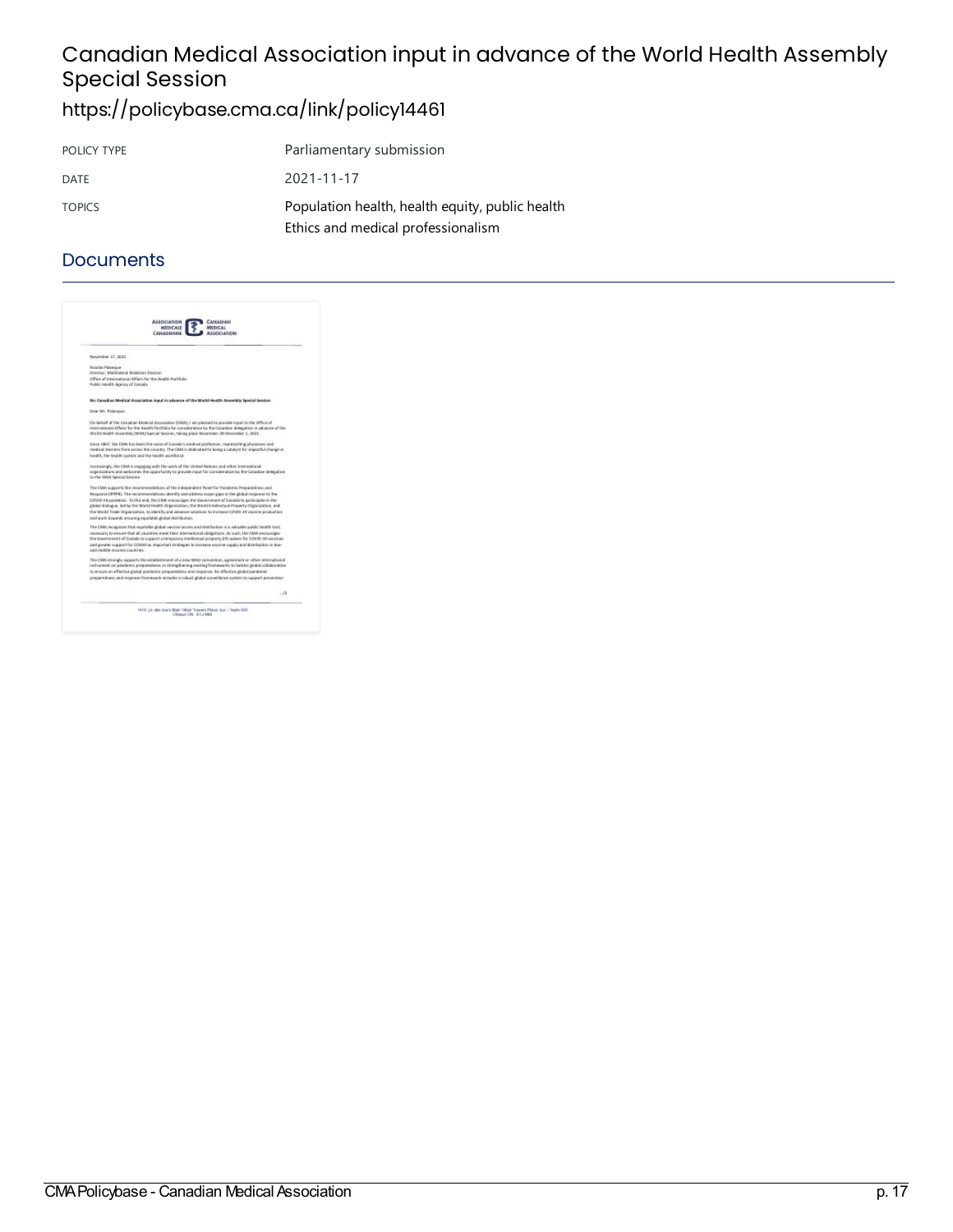# Canadian Medical Association submission on Bill C-462 Disability Tax Credit Promoters Restrictions Act.

<https://policybase.cma.ca/link/policy11542>

| POLICY TYPE   | Parliamentary submission                        |
|---------------|-------------------------------------------------|
| DATE          | 2015-05-22                                      |
| <b>TOPICS</b> | Population health, health equity, public health |

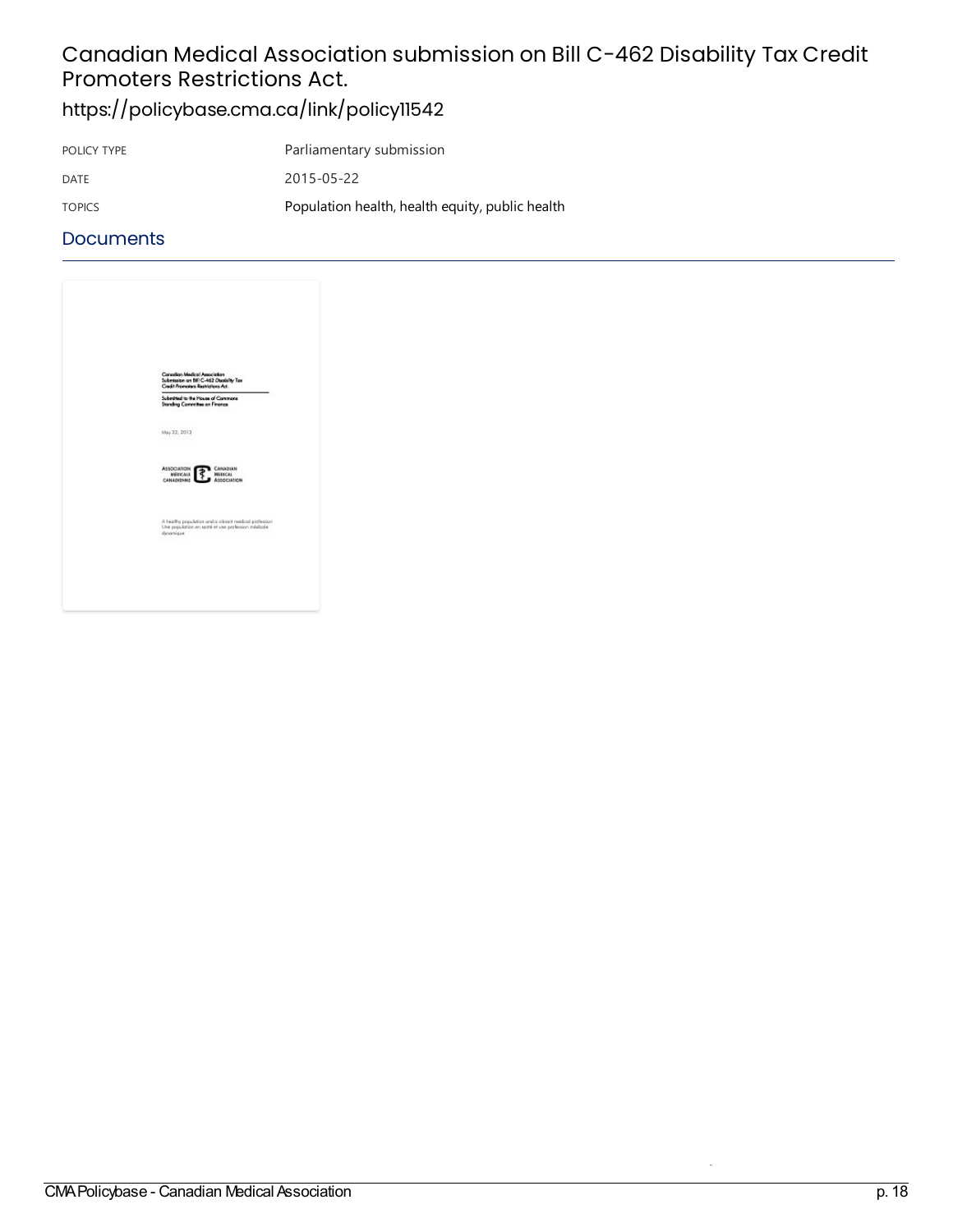### Canadian Medical Association Submission to Health Canada's Notice of proposed order to amend the schedule to the Tobacco Act <https://policybase.cma.ca/link/policy11434>

| POLICY TYPE   | Parliamentary submission                        |
|---------------|-------------------------------------------------|
| DATE          | $2014 - 11 - 10$                                |
| <b>TOPICS</b> | Health care and patient safety                  |
|               | Population health, health equity, public health |